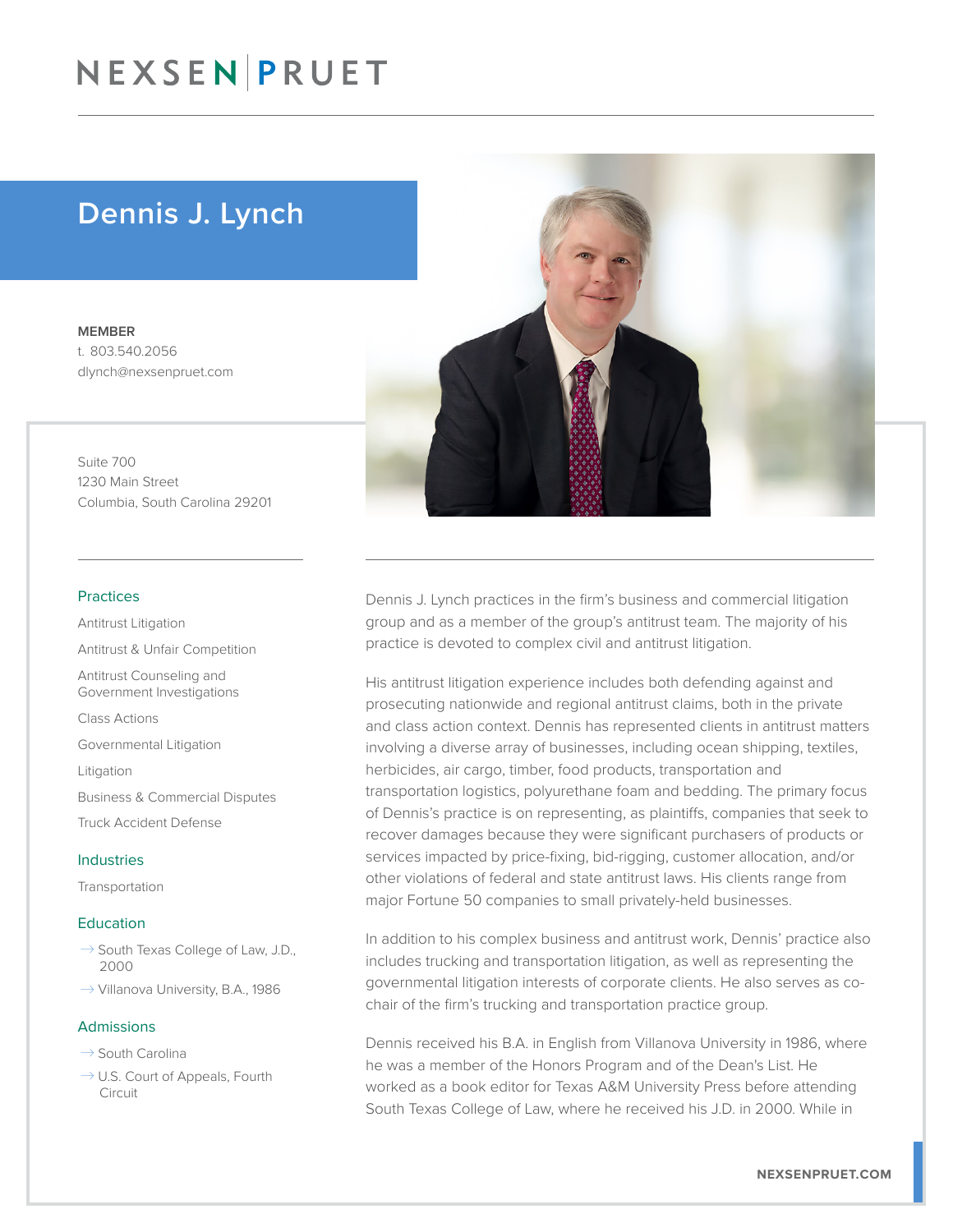$\rightarrow$  U.S. District Court, District of South Carolina

law school, Dennis was the recipient of the C.J.S. Awards for Torts and Property, and served as a Langdell Scholar Property Instructor. He spent his last semester of law school as a visiting student at the University of South Carolina School of Law, where he argued before the South Carolina Supreme Court as a Finalist in the J. Woodrow Lewis Moot Court Competition.

#### **Experience**

- $\rightarrow$  Prosecution and settlement of claims in MDL 1516, In re Polyester Staple Fiber Antitrust Litigation, on behalf of more than twenty textile, non-woven, and carpet companies located in Alabama, Georgia, North Carolina and South Carolina for alleged price-fixing and customer allocation.
- $\rightarrow$  Prosecution and settlement of claims of fifteen major companies (including Fortune 500 consumer products, food and retail companies, and diverse non-vessel operating common carriers) in their lawsuit seeking to recover damages caused by an alleged six-year conspiracy to fix rates and surcharges on ocean shipping between the U.S. and Puerto Rico.
- $\rightarrow$  Prosecution and settlement of claims of four plaintiff bedding companies which were impacted by an alleged ten-year conspiracy to fix the prices of polyurethane foam in connection with MDL 2196, In re Polyurethane Foam Antitrust Litigation.
- $\rightarrow$  Representation of companies which were injured by an alleged conspiracy of the four major class 1 railroads in the U.S. to raise rail freight rates through the adoption of stand-alone revenue-based fuel surcharges in connection with MDL 1869, In re Rail Freight Surcharge Antitrust Litigation.
- $\rightarrow$  Class counsel for a certified class of timber owners in four states in the Southeast U.S. in a case alleging price suppression of pulpwood timber purchased by the world's largest paper and wood products company. After a litigation class was certified, the Court approved a class settlement of \$12.4 million.
- $\rightarrow$  Part of defense team for two lawsuits filed by a major multi-national chemical company seeking in excess of a billion dollars in damages for alleged anticompetitive practices against our client, a major producer of herbicides and herbicide-resistant seeds.